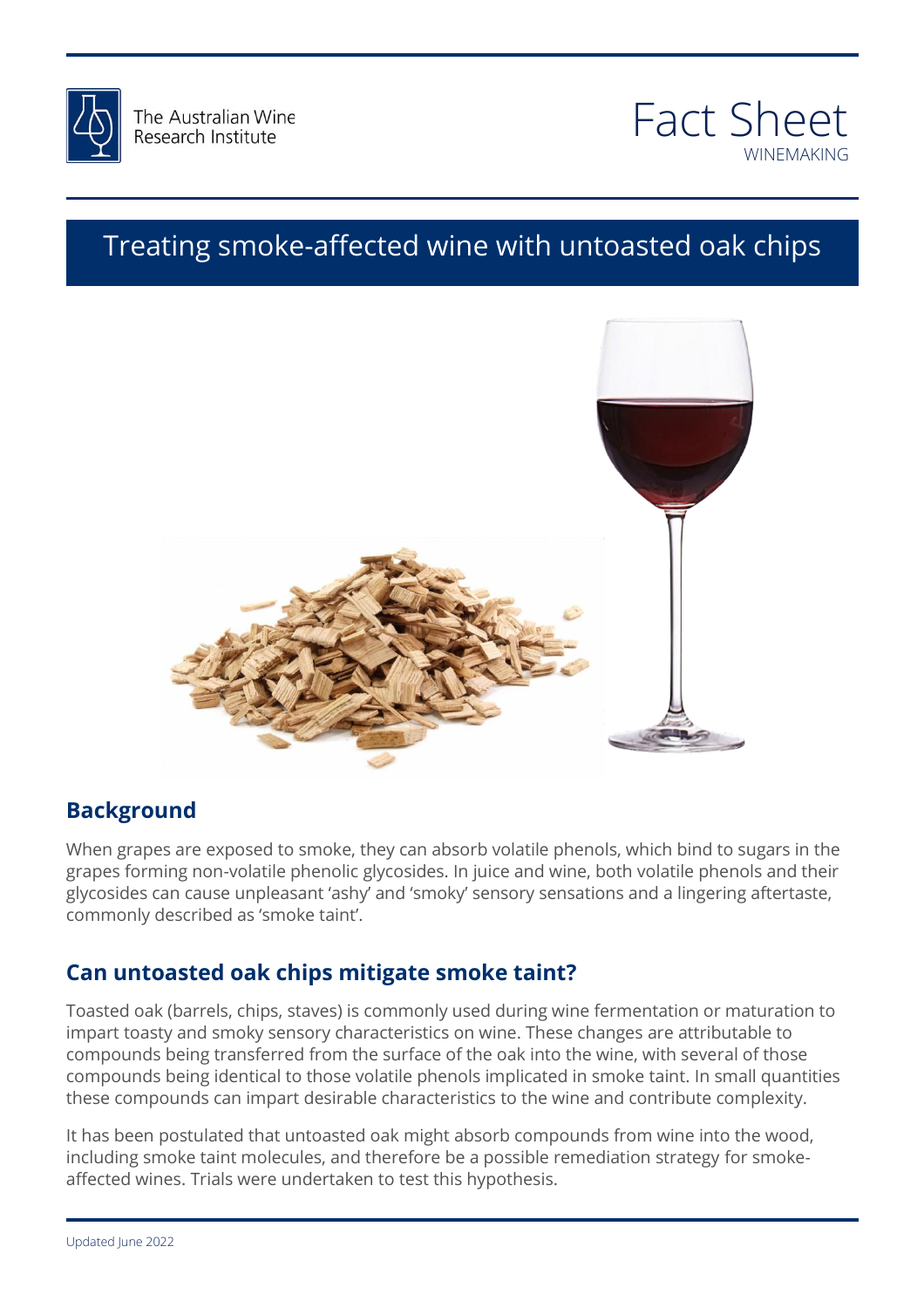

## **Assessing performance**

#### *Summary of trials performed*

Smoke-affected 2020 Pinot Noir, Shiraz and Durif wines were treated with untoasted oak chips at commercial wineries under the conditions outlined in Table 1. The effectiveness of untoasted oak in remediating smoke-affected wine was evaluated by chemical and sensory analysis (both formal sensory analysis by the AWRI's sensory panel and informal sensory assessments by the winemakers undertaking the trials).

| Wine       | <b>Brand of untoasted</b><br>$oak*$ | <b>Dose</b><br>rate<br>(g/L) | <b>Wine</b><br>volume<br>treated | <b>Temp</b><br>$(^{\circ}C)$ | <b>Contact</b><br>time<br>(weeks) |
|------------|-------------------------------------|------------------------------|----------------------------------|------------------------------|-----------------------------------|
| Pinot Noir | <b>BF Boise</b>                     | 3                            | 30 L                             | 18                           |                                   |
| Durif      | Oenofirst ROO                       | 3                            | 30 L                             | $16-18$                      |                                   |
|            | Oenofirst ROO                       | 4                            | 30 L                             | $16-18$                      |                                   |
| Shiraz 1   | <b>BF Boise</b>                     |                              | 30 L                             |                              |                                   |
| Shiraz 2   | <b>BF Boise</b>                     |                              | 30 L                             |                              |                                   |

*Table 1. Summary of trials performed on smoke-affected wine using untoasted oak chips*

Two commercially available untoasted oak chips were selected for the trials: Oenofirst ROO supplied by Seguin Moreau and BF Boise supplied by Grapeworks. It is important to note that<br>neither product is marketed to reduce smoke taint. neither product is marketed to reduce smoke taint.

# else that we can *Impact on smoke taint compounds and wine sensory characteristics*

control and oak treated wines, along with the mean ratings for smoke aroma and smoke flavour<br>are provided in Table 2. The sum of the volatile phenols (n=7) and sum of the phenolic glycosides (n=6) for each of the are provided in Table 2.

The results show that the addition of untoasted oak chips to smoke-affected wine did not reduce<br>the concentrations of the smoke taint compounds compared to the control wines, and in some lower the perception of smoke characters, and in some cases it significantly increased it (i.e. for the<br>Durif and Shiraz 1 wine). Despite these observations from the AWRI's sensory panel, winemakers sweetness and freshness, although the wines still finished with a 'smoky' aftertaste. Dose rate had a<br>significant impact, with the higher dose rate of 4 g/L for the Durif wine being perceived as too the concentrations of the smoke taint compounds compared to the control wines, and in some instances, the concentrations of volatile phenols increased. Similarly, the oak treatment did not Durif and Shiraz 1 wine). Despite these observations from the AWRI's sensory panel, winemakers who assessed the wines thought the oak masked bitterness and increased the perception of fruit significant impact, with the higher dose rate of 4 g/L for the Durif wine being perceived as too aggressive and imparting a dryness that exacerbated the 'smoky' aftertaste in the wine. In addition, variety was important with oak treatment having more influence on the sensory properties of the lighter Pinot Noir wine than the Durif and Shiraz wines.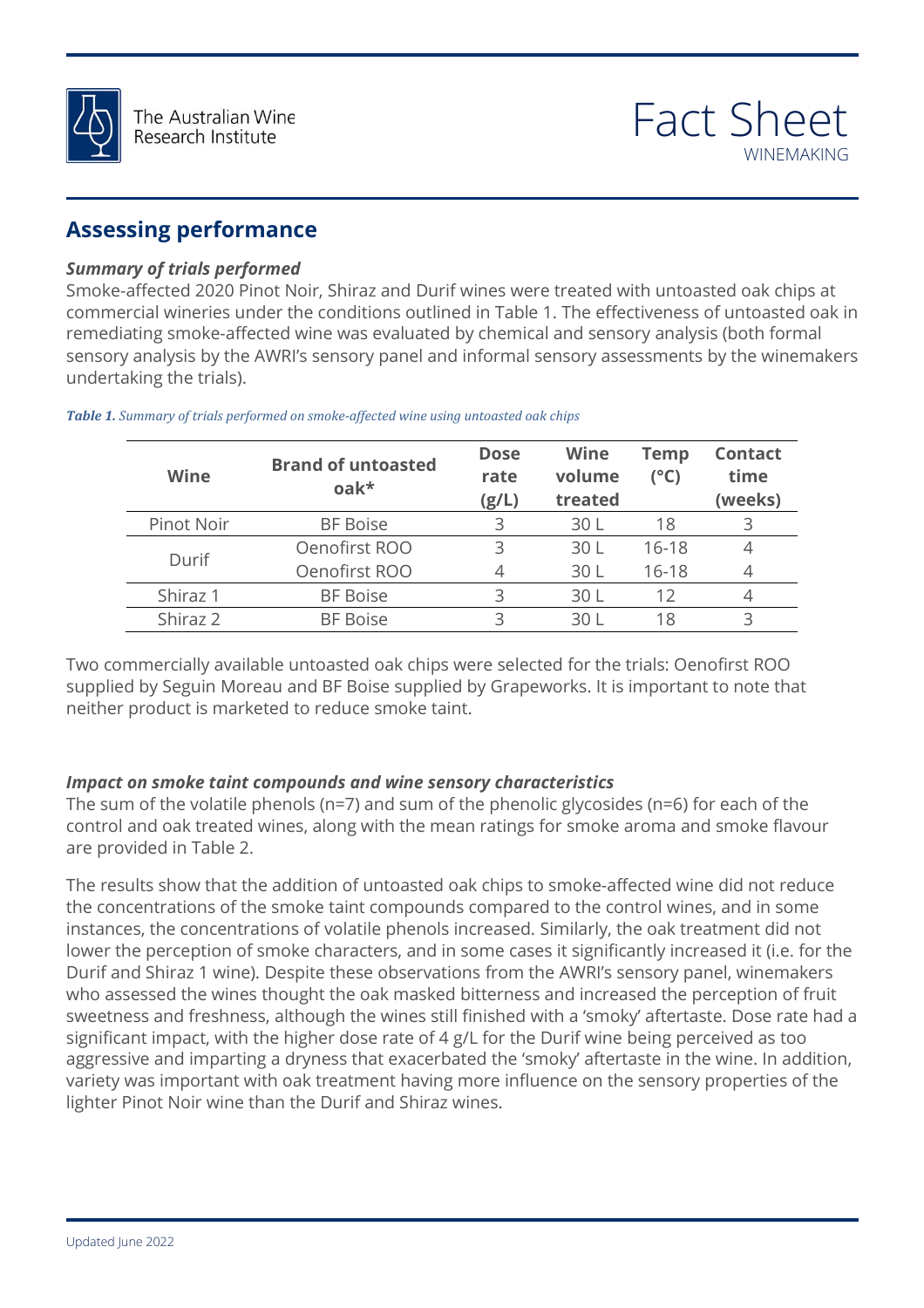

*Table 2. Sum of the volatile phenols, phenolic glycosides and mean ratings for smoke aroma and smoke flavour for each of the control and oak-treated wines*

| <b>Treatment</b>          | Sum of<br>volatile<br>phenols | Sum of<br>phenolic<br>glycosides | <b>Smoke</b><br>aroma | <b>Smoke</b><br>flavour | <b>Significantly different</b><br>from the control*? |
|---------------------------|-------------------------------|----------------------------------|-----------------------|-------------------------|------------------------------------------------------|
| <b>Pinot Noir</b>         |                               |                                  |                       |                         |                                                      |
| Control                   | 40                            | 54                               | 2.10                  | 3.64                    |                                                      |
| Untoasted oak chips 3 g/L | 41                            | 57                               | 1.80                  | 2.86                    | No.                                                  |
| <b>Durif</b>              |                               |                                  |                       |                         |                                                      |
| Control                   | 24                            | 395                              | 0.15                  | 0.75                    |                                                      |
| Untoasted oak chips 3 g/L | 34                            | 402                              | 1.15                  | 1.63                    | Yes, aroma only                                      |
| Untoasted oak chips 4 g/L | 38                            | 397                              | 1.32                  | 1.41                    | Yes, aroma and flavour                               |
| <b>Shiraz 1</b>           |                               |                                  |                       |                         |                                                      |
| Control                   | 56                            | 110                              | 1.66                  | 2.67                    |                                                      |
| Untoasted oak chips 3 g/L | 61                            | 104                              | 3.02                  | 2.99                    | Yes, aroma only                                      |
| <b>Shiraz 2</b>           |                               |                                  |                       |                         |                                                      |
| Control                   | 56                            | 161                              | 0.42                  | 1.19                    |                                                      |
| Untoasted oak chips 3 g/L | 54                            | 173                              | 0.71                  | 1.17                    | No                                                   |

\*Based on sensory analysis ratings for smoke aroma and smoke flavour; Sum of volatile phenols = additive<br>concentrations (in µg/L) of 4-methylguaiacol, guaiacol, *o-*cresol, *p-cresol, m-cresol, syringol and 4-methylsyringo* else that we can also that we concernations (in pg. 2 by 20 equivalents) or byinger gentiobloside (by 20), meany.gym.go.<br>gentiobioside (MSyGG), phenol rutinoside (PhRG), cresol rutinoside (CrRG), guaiacol rutinoside (GuRG) \*Based on sensory analysis ratings for smoke aroma and smoke flavour; Sum of volatile phenols = additive phenolic glycosides = additive concentrations (in µg/L SyGG equivalents) of syringol gentiobioside (SyGG), methylsyringol methylguaiacol rutinoside (MGuRG).

## **Conclusions/recommendations**

reatment of smoke-affected wine with<br>compounds and in some instances the concentrations of volatile phenols increased. The use of untoasted oak chips to remediate smoke-<br>affected wine could be explored on a case-by-case basis to determine its potential for masking the<br>parcentian of smoke taint. In this series of trials with commercial wine producers, treatment of smoke-affected wine with untoasted oak chips did not reduce or eliminate smoke compounds and in some instances the concentrations of volatile phenols increased. The use of untoasted oak chips to remediate smokeperception of smoke taint. It is recommended to undertake pilot-scale trials to see if the desired sensory outcomes can be achieved before treating larger volumes.